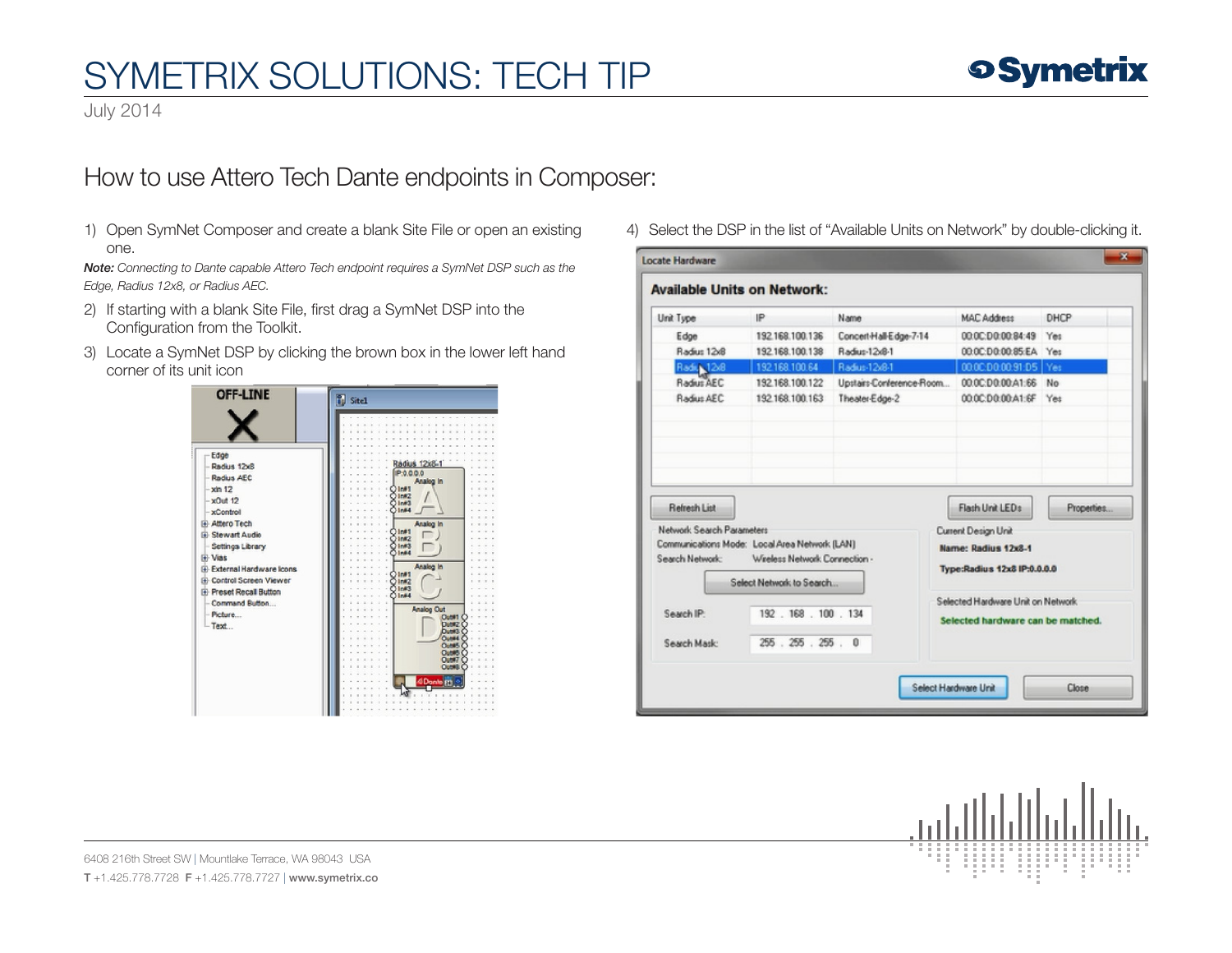July 2014

 5) A green check indicates the SymNet DSP has been located and can now be used to connect to a Dante capable Attero Tech endpoint.



6) Drag a supported Attero Tech device into the Configuration from the Toolkit.



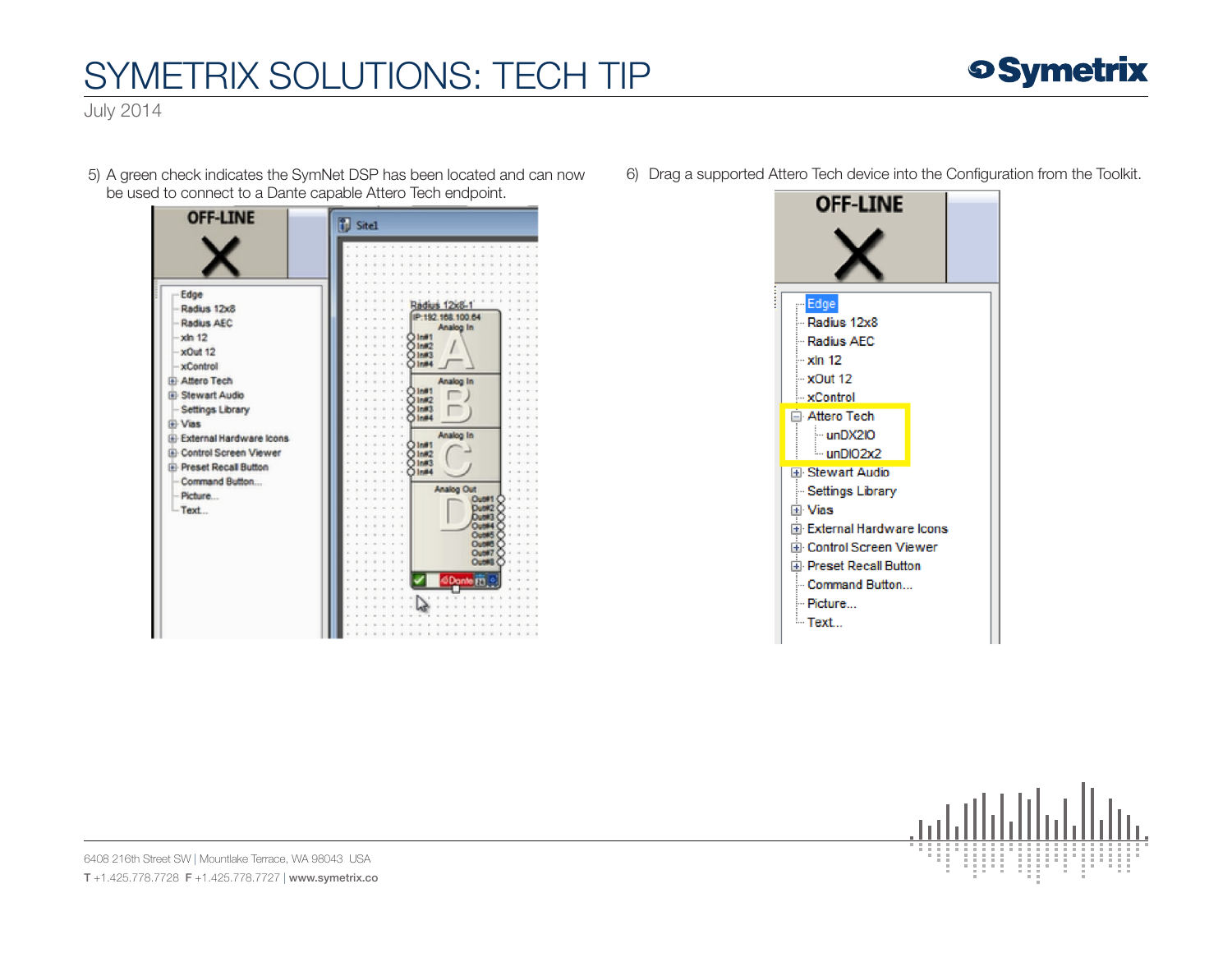

July 2014

7) Click the brown box in the lower left hand corner of its unit icon to locate it. 8) Composer will search the currently located DSP's Dante network for the



Attero Tech model in the configuration. Double-click on its Name field to select it.

| to locate this unit over Dante.<br>Radus 12x8: Radus 12x8-1' IP:192.168.100.64 |      |                                         |               |         |
|--------------------------------------------------------------------------------|------|-----------------------------------------|---------------|---------|
| Select an availble hardware unit on the Dante network:<br>Name                 | Type | <b>MAC Address</b>                      | æ             |         |
|                                                                                |      | unDIO2X2-070 unDIO2x2 00:1D:C1:07:08:01 | 169:254:02:08 |         |
| V Don't Show Located Units                                                     |      | Flash ID LFD                            |               | Refresh |



6408 216th Street SW | Mountlake Terrace, WA 98043 USA T +1.425.778.7728 F +1.425.778.7727 | www.symetrix.co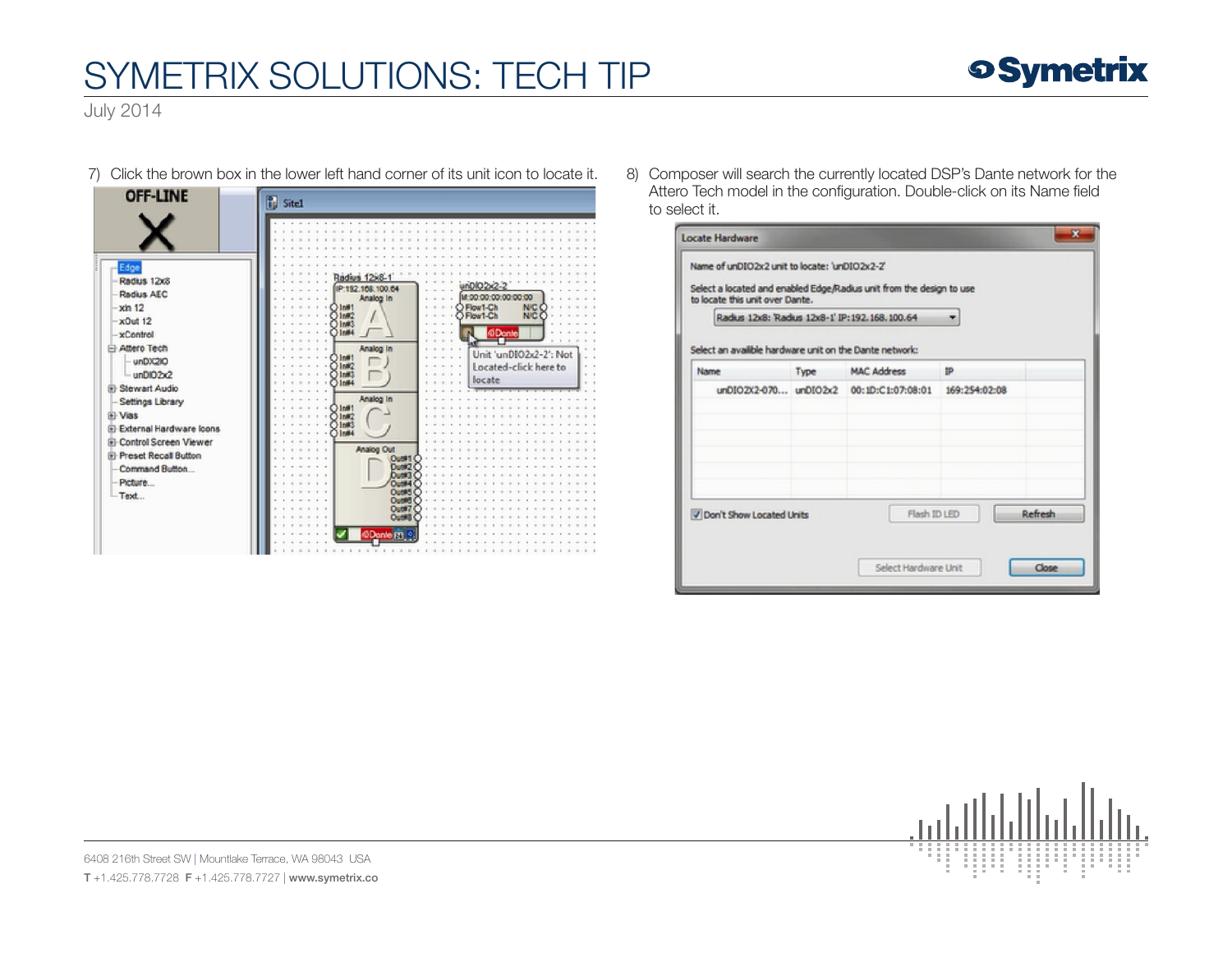

July 2014



9) A green check will indicate if the unit is connected successfully.

10 To receive audio from the Attero Tech endpoint, enter the located DSP's design by double clicking its unit icon.

11) From the Toolkit under Dante Transmit and Receive Flows, expand the Receive Flow Modules for Existing Flows. Then drag the auto-generated Receive Flow from the Attero Tech unit into the design. The default name of the Flow will include the Attero Tech Dante network name, for example "Untitled unDIO2x2 Flow #1". This is where the incoming audio from the Attero Tech will be received.



12) Wire the Receive Flow into the audio signal path as desired.

13) To send audio to the Attero Tech endpoint's outputs be sure a Dante Transmit Flow already exists in the design, or create a new one.

*Note: If a Transmit Flow already exists in the design, skip to step 15.*

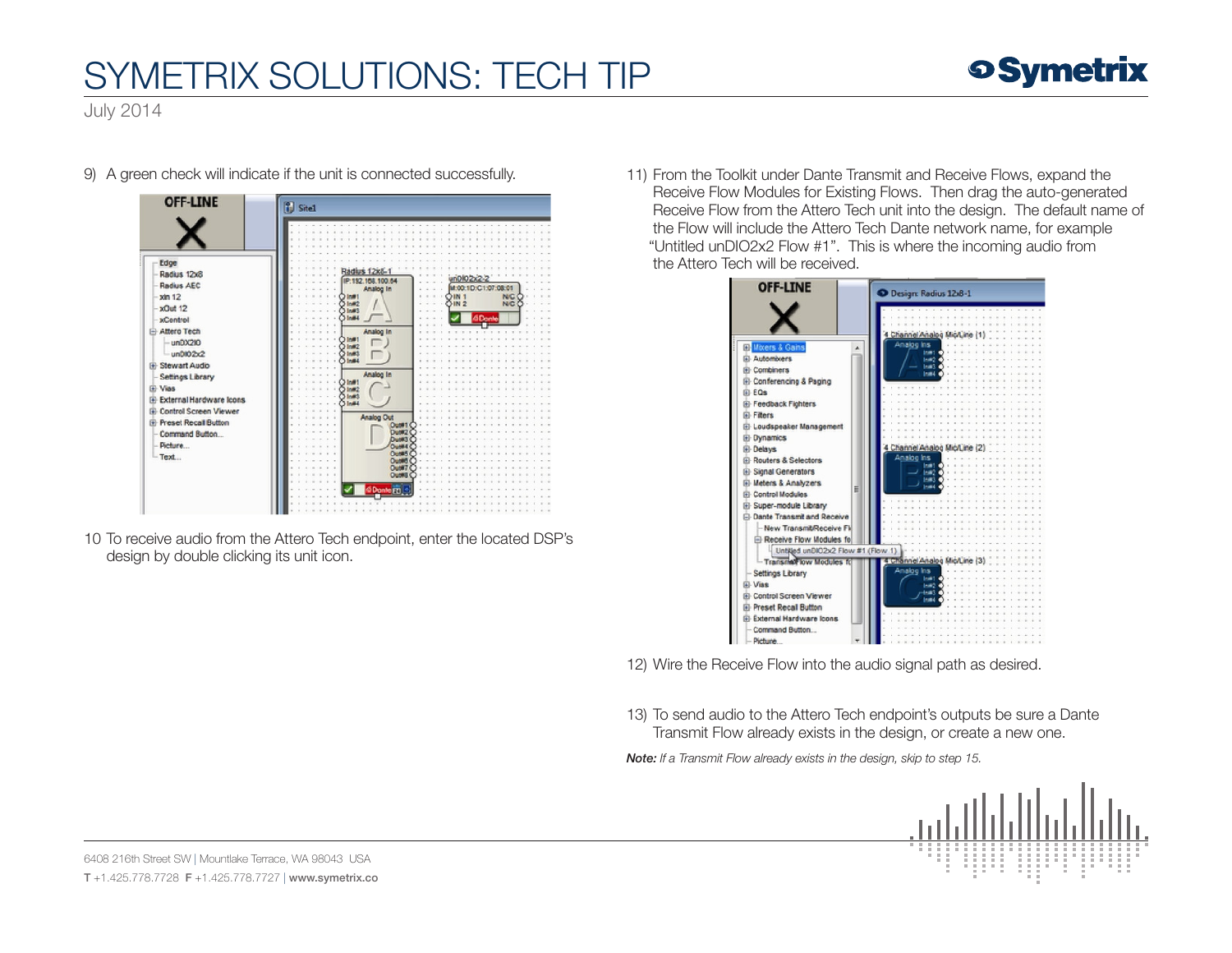July 2014

14) To create a new Transmit Flow, from the Toolkit under Dante Transmit and Receive Flows ,drag a New Transmit and Receive Flow into the design. In the resulting dialog, name it, set its Channels in Flow to 2, set it to Transmit, label the Channel Names if desired, and click OK.

| Name for new Dante Flow:<br>to Atterotech | CK        |
|-------------------------------------------|-----------|
|                                           | Cancel    |
| Channels in Flow:                         |           |
| $\mathbf{z}$                              |           |
| Flow ID:                                  |           |
| $\overline{2}$                            |           |
| <b>Place Dante Flow Module:</b>           |           |
| <b>C</b> Receive                          |           |
| <b>O</b> Transmit                         |           |
| Source:                                   |           |
| External Dante Device Network Mame:       |           |
|                                           | Browse    |
| Type:                                     |           |
| <b>O</b> Unicast<br>C Multicast           |           |
|                                           |           |
| Channel Names:<br>Flow2-Ch1               |           |
| Flow2-Ch2                                 | Edit Name |
| Flow2-Ch3                                 |           |
| Flow2-Ch4<br>Flow2-Ch5                    |           |
| Flow2-Ch6                                 |           |
| Flow2-Ch7<br>Flow2-Ch8                    |           |
|                                           |           |
| Dante Flow Manager                        |           |
|                                           |           |

17) Double-click on the Attero Tech unit to access its Unit Properties dialog.

| Name<br>urDIO2x2                                                          |                                                                                                                                  |                           |                                                                                                              | ок<br>Cancel                                                       |
|---------------------------------------------------------------------------|----------------------------------------------------------------------------------------------------------------------------------|---------------------------|--------------------------------------------------------------------------------------------------------------|--------------------------------------------------------------------|
| $\overline{\mathbf{z}}$<br>Network Name:<br>unDIO2X2-070801               |                                                                                                                                  | Configure Attero Tech I/O |                                                                                                              |                                                                    |
| <b>Unit Options</b><br>V Enabled<br>Locating Unit:<br><b>MAC Address:</b> | Locate Status: Located<br>Radus 12x8-1' IP: 192, 168, 100.64<br>Locate Unit<br>00:10:C1:07:08:01<br><b>Dante Audio Reception</b> |                           | Colors<br>Click 'Save Colors' to save this color<br>scheme for all newly placed units.<br><b>Save Colors</b> | Dante Flow Manager<br>Change Text Color<br>Change Background Color |
| Chan                                                                      | Flow Name                                                                                                                        |                           | Flow Chan Channel Name                                                                                       | Edit                                                               |
| $\mathbf{1}$<br>$\overline{2}$                                            | Not Connected<br>Not ushmected                                                                                                   |                           |                                                                                                              | Remove                                                             |
|                                                                           | Dante Audio Transmission                                                                                                         |                           |                                                                                                              |                                                                    |

15) Wire the Transmit Flow into the audio signal path as desired.

16) Close the DSPs Design View to return to the Site View.